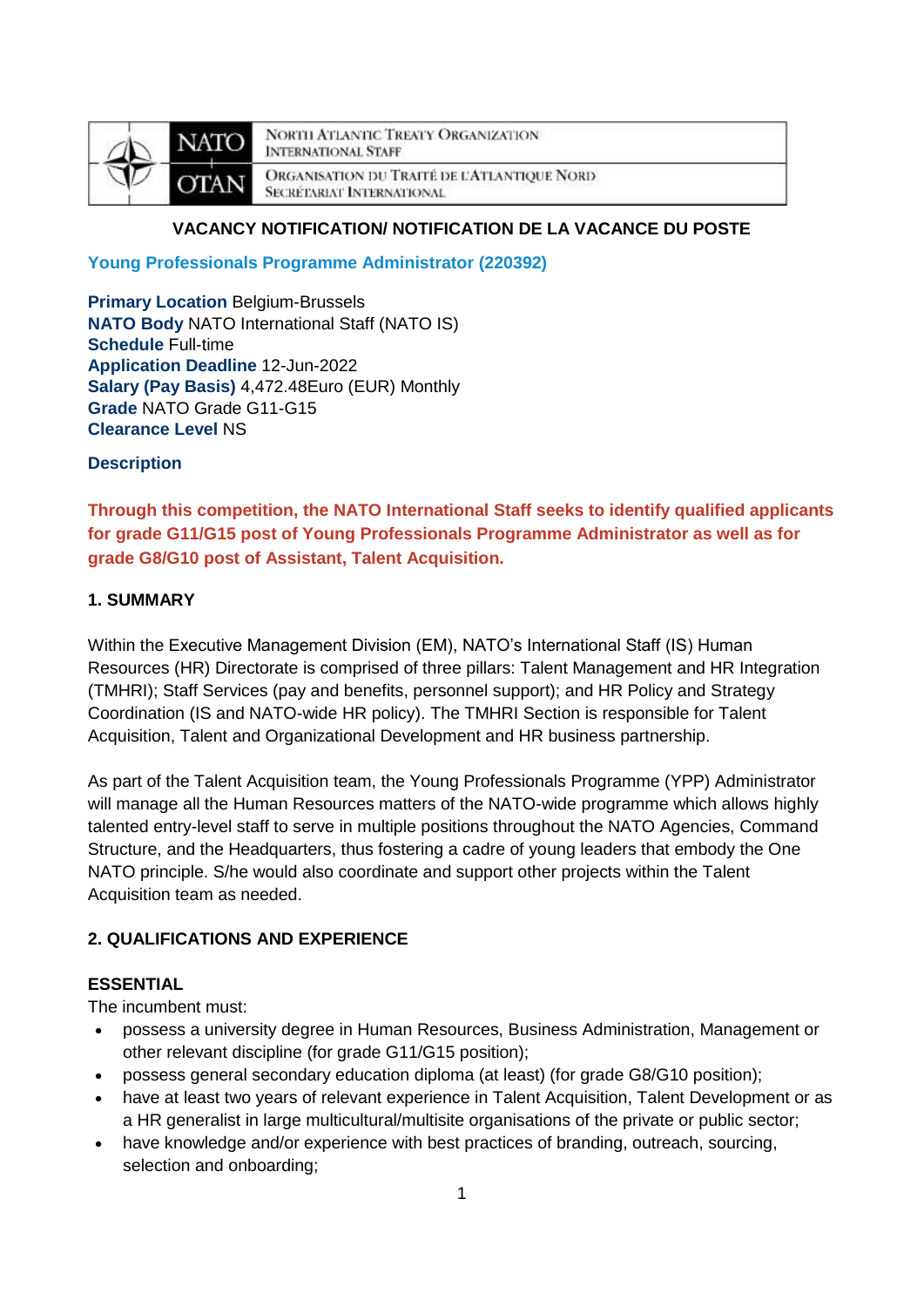- have experience in programme/project management;
- have multidisciplinary experience in various human resources management functional areas;
- have excellent influencing, facilitation and communication skills (both orally and in writing);
- be able to work, organize and prioritise autonomously;
- be competent with off-the-shelf software (e.g. MS Excel, Word, Outlook and PowerPoint); and,
- possess the following minimum levels of NATO's official languages (English/French): V ("Advanced") in one; II ("Elementary") in the other.

# **DESIRABLE**

The following would be considered an advantage:

- an understanding of the NATO HQ, NATO Agencies and NATO Command Structure or similar international environment and the capability to work effectively with multiple stakeholders within this environment;
- at least one year of specific experience in managing graduate or internship programmes;
- experience of budget management;
- a project management certification (e.g. Prince 2);
- multidisciplinary experience in various fields of HR;
- prior experience working in an international environment comprising both military and civilian elements; and,
- experience in a field of NATO core business (international relations, political affairs, defence, security...) and/or a functional area of other HR clients (e.g. IT, finance, resource or facility management, etc.).
- a higher level of the second official NATO language will constitute a key asset.

# **3. MAIN ACCOUNTABILITIES**

## **Project Management**

Continue to drive the establishment of the Young Professionals Programme through different phases of maturity towards the achievement of a steady-state operation. Scope these phases and manage the accomplishment of progress. Review and refine the structure of the programme and the talent management elements and processes. Conduct work on functional analysis, collective organizational development, organizational integration, innovation, continuous improvement and performance management. Manage all the practical administrative, human resources and budgetary aspects of the programme through its entire lifecycle, ensuring its preparation and delivery through effective and efficient processes and reporting. Continuously improve the elements of the programme, namely its structure, administration and talent management from the outreach and sourcing to development and retention.

## **Stakeholder Management**

Be the focal point of the programme for participants, NATO entities involved and other stakeholders. Be the community manager for the participants, ensuring that the cohort is fostered and well integrated within the NATO Enterprise. Identify champions of the programme and mentors for the participants in the different NATO entities, in order to better embed the participants, accelerating their induction and enabling their success. Liaise with NATO entities involved in each phase of the programme, establishing a dialogue towards a joint definition of requirements and adjustment to the programme structure, administration, HR talent management aspects.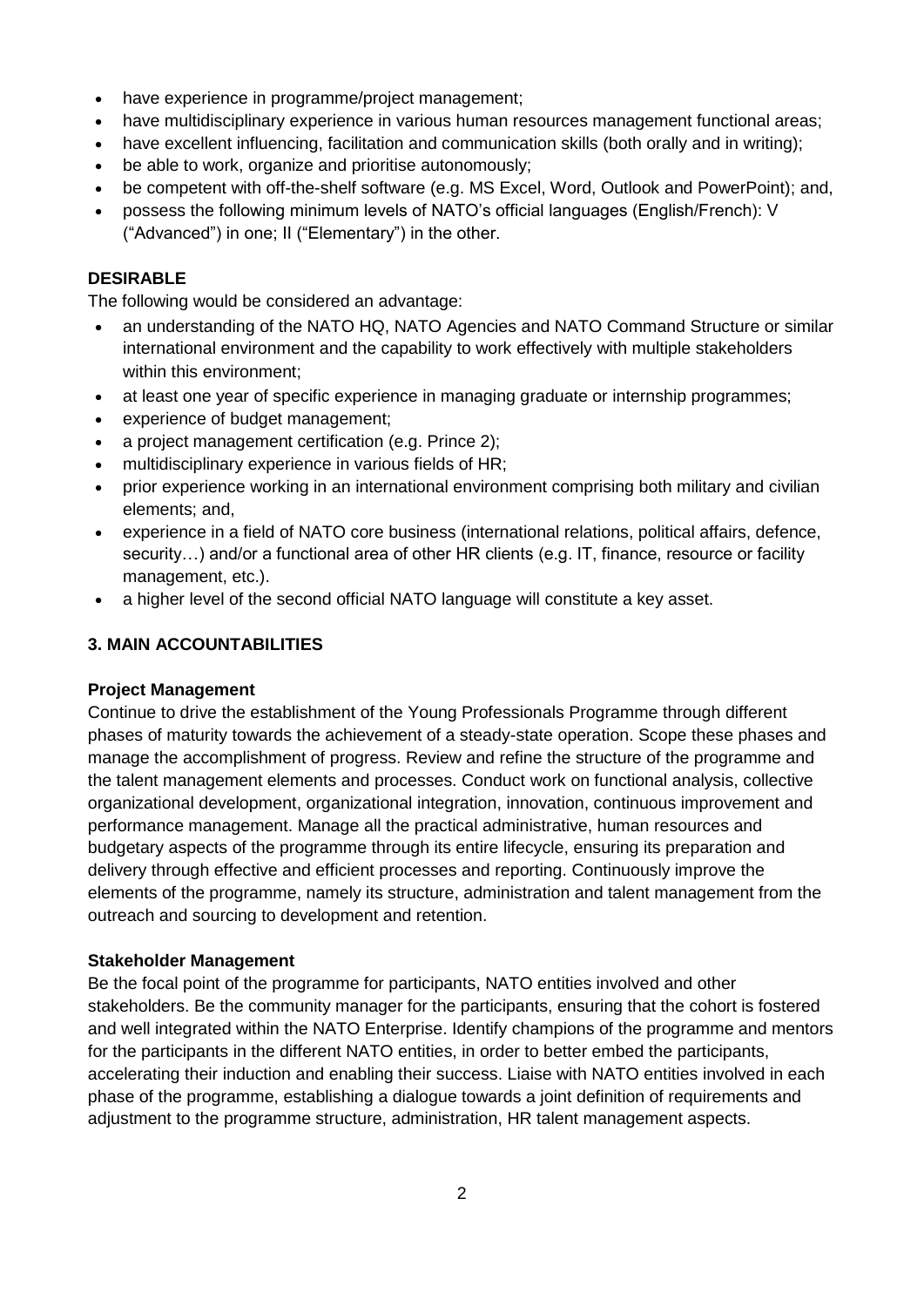# **Expertise Development**

Stay abreast of the NATO-wide developments concerning Talent Acquisition and Talent Development. Remain well informed on NATO Modernisation efforts that support the One NATO principle, on which the YPP is based. Address the continuous improvement of the programme and actively link the YPP to innovation-related initiatives and instruments in the NATO-wide context.

## **Information Management**

Initiate, guide and advise on Information Management procedures for the YPP, including talent management processes and identification of functional requirements. Support involved NATO entities to prepare documentation and information for induction of the participants. Collect information from stakeholders and participants conducting a periodical assessment of the impact and return on investment of the programme. Compile and develop documentation concerning the programme in order to inform senior leadership and elements in the governance structure. Manage efficient information, knowledge and data management of the programme itself.

## **Knowledge Management**

Enable adequate knowledge management for the programme, ensuring continuity in the work developed by participants in each NATO entity. Create and maintain a knowledge base and processes, which are essential for incremental development of work taking into account the rotational and cyclical nature of the programme.

Perform any other related duty as assigned.

# **4. INTERRELATIONSHIPS**

The incumbent will be part of the Talent Management and HR Integration (TMHRI) section and reports directly to the Head of Talent Acquisition Section (TAS). S/he will liaise with other HR colleagues within and outside the International Staff, with key stakeholders in client Divisions and NATO entities. S/he may also interact with external service providers on Talent Acquisition or Talent Development.

Direct reports: N/a Indirect reports: N/a

# **5. COMPETENCIES**

The incumbent will demonstrate:

- Achievement: Works to meet standards;
- Analytical Thinking: Sees basic relationships;
- Clarity and Accuracy: Checks own work;
- Conceptual Thinking: Sees patterns based on life/work experience;
- Customer Service Orientation: Takes personal responsibility for correcting problems;
- Empathy: Reads non-verbal cues and understands meanings;
- Impact and Influence: Takes multiple actions to persuade;
- Initiative: Is decisive in a time-sensitive situation;
- Teamwork: Co-operates.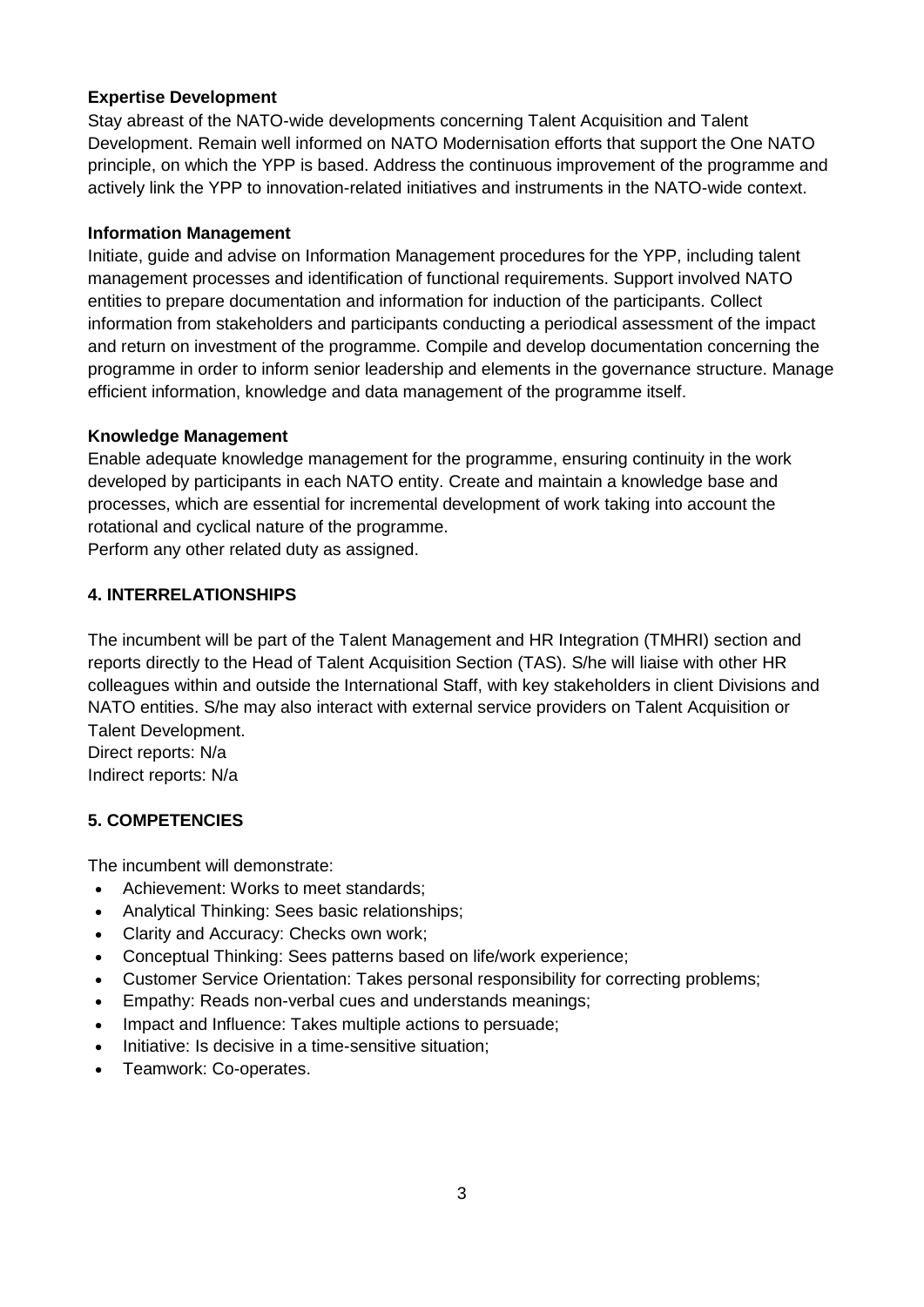# **6. CONTRACT**

**Contract to be offered to the successful applicant (if non-seconded): Definite duration contract of three years; possibility of renewal for up to three years, during which the incumbent may apply for conversion to an indefinite duration contract.**

## Contract clause applicable:

In accordance with the contract policy, this is a post in which turnover is desirable for political reasons in order to be able to accommodate the Organisation's need to carry out its tasks as mandated by the Nations in a changing environment, for example by maintaining the flexibility necessary to shape the Organisation's skills profile, and to ensure appropriate international diversity.

The maximum period of service foreseen in this post is 6 years. The successful applicant will be offered a 3-year definite duration contract, which may be renewed for a further period of up to 3 years. However, according to the procedure described in the contract policy the incumbent may apply for conversion to an indefinite contract during the period of renewal and no later than one year before the end of contract.

If the successful applicant is seconded from the national administration of one of NATO's member States, a 3-year definite duration contract will be offered, which may be renewed for a further period of up to 3 years subject also to the agreement of the national authority concerned. The maximum period of service in the post as a seconded staff member is six years.

Serving staff will be offered a contract in accordance with the NATO Civilian Personnel Régulations.

NOTE: Irrespective of previous qualifications and experience, candidates for twin-graded posts will be appointed at the lower grade. Advancement to the higher grade is not automatic, and will not normally take place during the first three years of service in the post.

Under specific circumstances, serving staff members may be appointed directly to the higher grade, and a period of three years might be reduced by up to twenty four months for external candidates. These circumstances are described in the IS directive on twin-graded posts.

## **7. RECRUITMENT PROCESS**

Please note that we can only accept applications from nationals of NATO member countries.

Applications must be submitted using e-recruitment system, as applicable:

- For NATO civilian staff members only: please apply via the internal recruitment portal [\(link\)](https://nato.taleo.net/careersection/1/jobsearch.ftl?lang=en);
- For all other applications: www.nato.int/recruitment

Please note that at the time of the interviews, candidates will be asked to provide evidence of their education and professional experience as relevant for this vacancy.

Appointment will be subject to receipt of a security clearance (provided by the national Authorities of the selected candidate) and approval of the candidate's medical file by the NATO Medical Adviser.

More information about the recruitment process and conditions of employment, can be found at our website (http://www.nato.int/cps/en/natolive/recruit-hq-e.htm).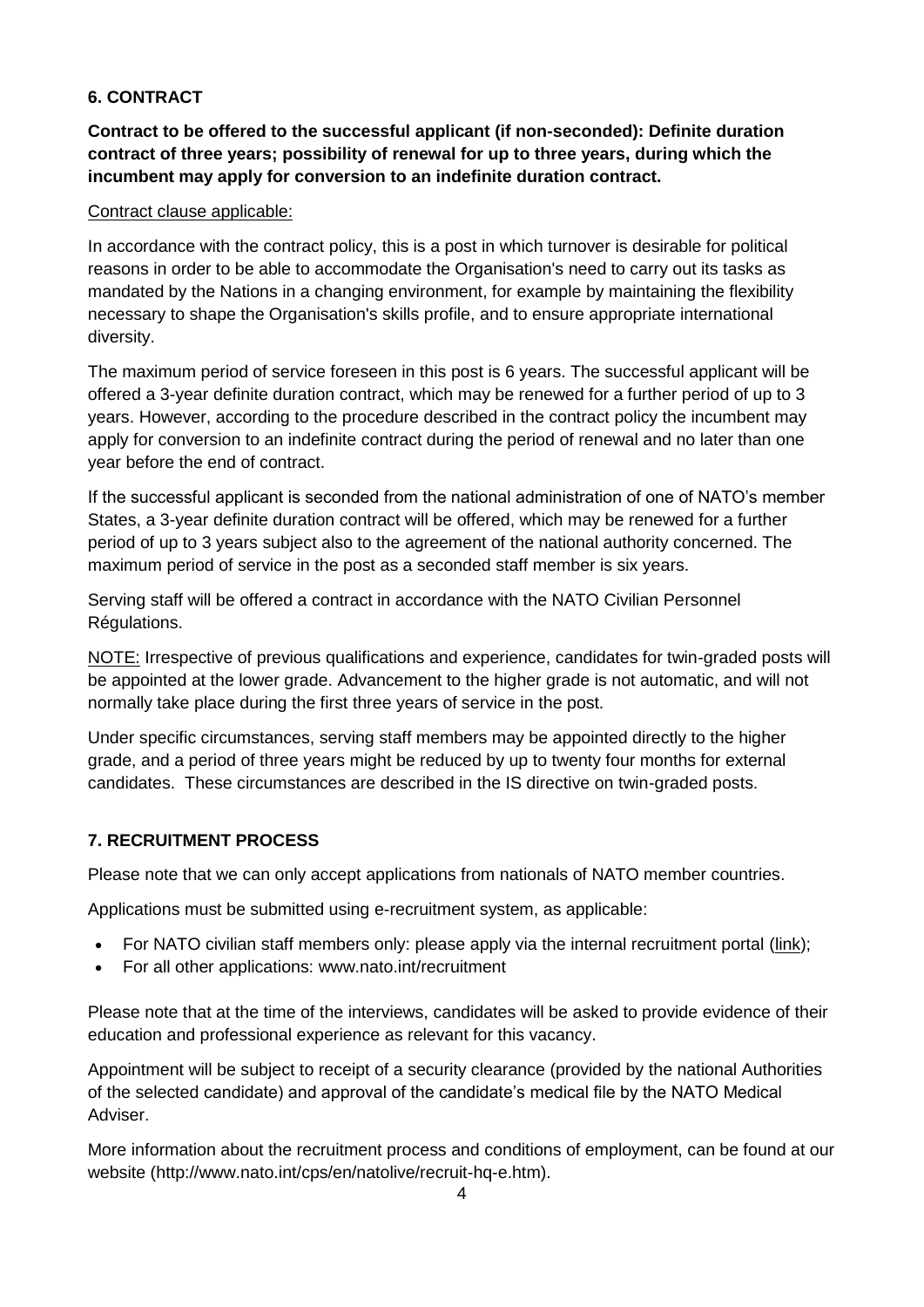# **8. ADDITIONAL INFORMATION**

NATO is committed to diversity and inclusion, and strives to provide equal access to employment, advancement and retention, independent of gender, age, nationality, ethnic origin, religion or belief, cultural background, sexual orientation, and disability. NATO welcomes applications of nationals from all member Nations, and strongly encourages women to apply.

Building Integrity is a key element of NATO's core tasks. As an employer, NATO values commitment to the principles of integrity, transparency and accountability in accordance with international norms and practices established for the defence and related security sector. Selected candidates are expected to be role models of integrity, and to promote good governance through ongoing efforts in their work.

Due to the broad interest in NATO and the large number of potential candidates, telephone or email enquiries cannot be dealt with.

Applicants who are not successful in this competition may be offered an appointment to another post of a similar nature, albeit at the same or a lower grade, provided they meet the necessary requirements.

The nature of this position may require the staff member at times to be called upon to travel for work and/or to work outside normal office hours.

The organization offers several work-life policies including Teleworking and Flexible Working arrangements (Flexitime) subject to business requirements.

Please note that the International Staff at NATO Headquarters in Brussels, Belgium is a nonsmoking environment.

For information about the NATO Single Salary Scale (Grading, Allowances, etc.) please visit our [website.](https://www.nato.int/cps/en/natolive/86790.htm) Detailed data is available under the Salary and Benefits tab.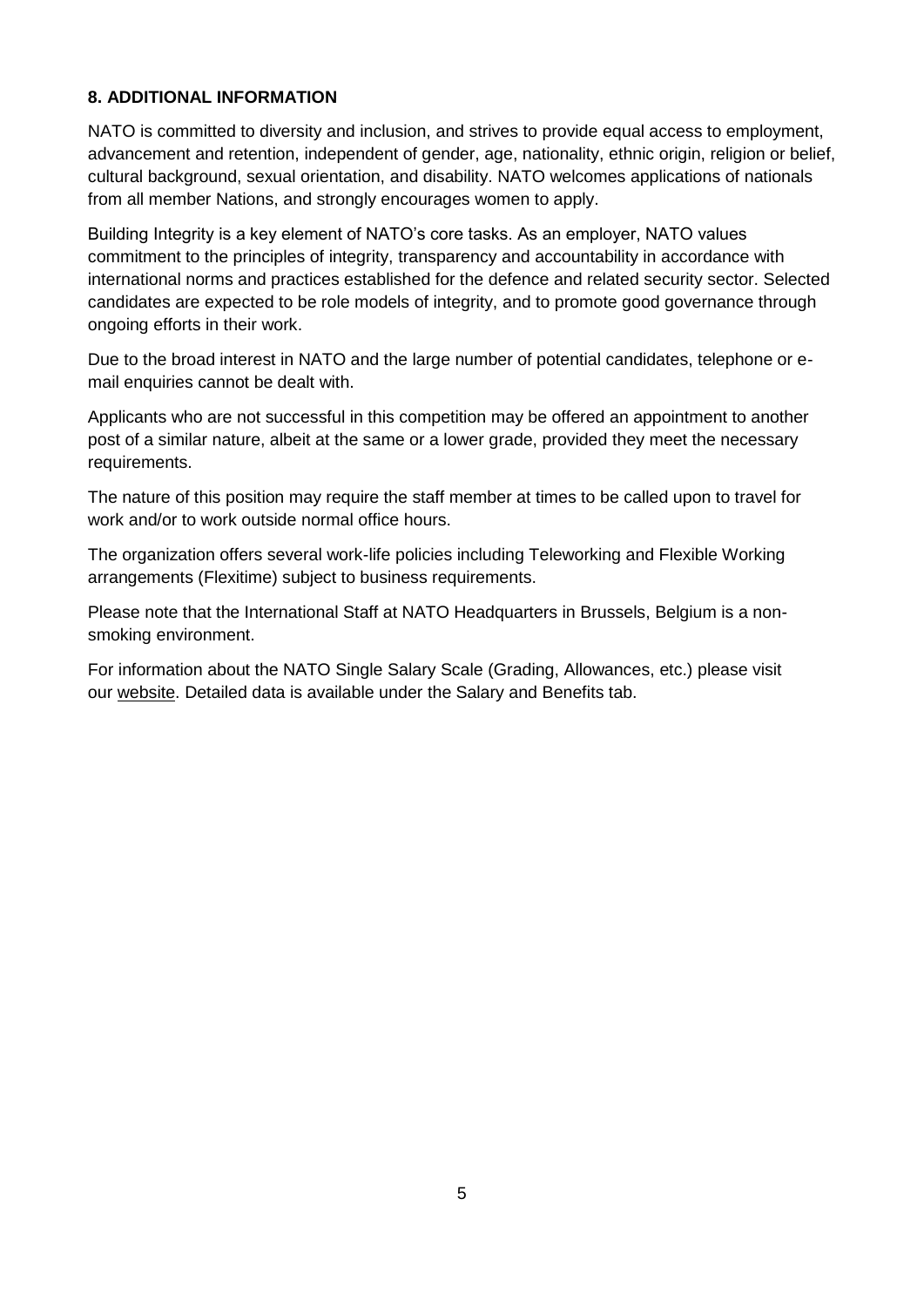## **Administratrice/Administrateur (programme pour les jeunes talents) (220392)**

**Emplacement principal** Belgique-Bruxelles **Organisation** OTAN SI **Horaire** Temps plein **Date de retrait** 12-juin-2022 **Salaire (Base de paie)** 4 472,48Euro (EUR) Mensuelle **Grade** NATO Grade G11-G15 **Niveau de l'habilitation de sécurité** NS

## **Description**

**L'intention du Secrétariat international est de sélectionner des candidat(e)s qualifié(e)s pour le poste G11/G15 d'administratrice/administrateur (programme pour les jeunes talents) et pour le poste G8/G10 d'assistant(e) (acquisition de talents).**

# **1. RÉSUMÉ**

La Direction Ressources humaines (RH), qui relève de la Division Gestion exécutive du Secrétariat international (SI) de l'OTAN, comprend trois sections : Gestion des talents et intégration RH, Services Personnel (traitements et indemnités, soutien du personnel) et Coordination de la stratégie et de la politique RH (politique RH du SI et de l'ensemble de l'OTAN). La Section Gestion des talents et intégration RH est responsable de l'acquisition de talents, de la valorisation des talents et du développement organisationnel, ainsi que des activités de conseil RH.

Au sein de l'équipe Acquisition de talents, l'administratrice/administrateur (programme pour les jeunes talents) est chargé(e) de la gestion des questions RH liées à ce programme OTAN, qui offre à des jeunes en début de carrière dont le talent est manifeste la possibilité d'occuper successivement différents postes dans les agences, dans la structure de commandement et au siège de l'Organisation, l'objectif étant de constituer un noyau de jeunes responsables qui donnent corps au principe d'« une seule et même OTAN ». Elle/Il peut également être amené(e), selon les besoins, à coordonner et à appuyer d'autres projets menés par son équipe.

# **2. QUALIFICATIONS ET EXPÉRIENCE**

# **ACQUIS ESSENTIELS**

La/Le titulaire du poste doit :

- avoir un diplôme universitaire en ressources humaines, en gestion d'entreprise, en gestion ou dans une autre discipline pertinente (pour le poste G11/G15) ;
- avoir au minimum un diplôme d'enseignement secondaire général (pour le poste G8/G10) ;
- avoir une expérience utile d'au moins deux ans dans le domaine de l'acquisition ou de la valorisation de talents ou en tant que généraliste RH, acquise dans de grandes organisations du secteur public ou privé proposant un environnement de travail multiculturel ou implantées sur plusieurs sites ;
- avoir une connaissance et/ou une expérience des bonnes pratiques en matière de promotion de marque, de communication, de repérage de candidats potentiels, de sélection et d'intégration de nouvelles recrues ;
- avoir une expérience de la gestion de programmes/projets ;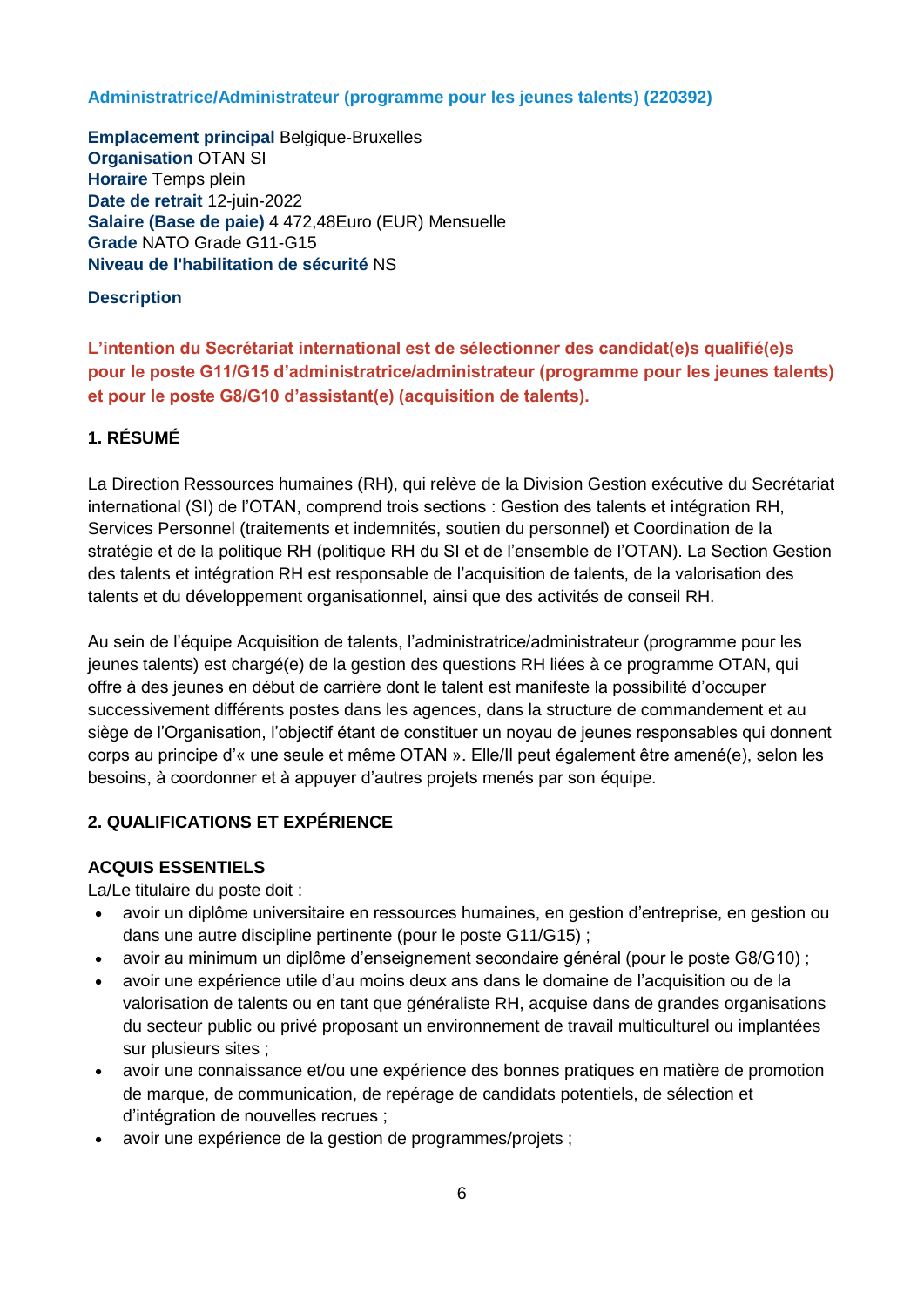- avoir une expérience dans différents domaines fonctionnels de la gestion des ressources humaines ;
- avoir une grande force de persuasion, savoir faciliter le dialogue entre les parties prenantes et avoir de solides compétences en communication (à l'oral comme à l'écrit) ;
- être capable de travailler de manière autonome, et notamment de s'organiser et de se fixer des priorités ;
- savoir se servir des logiciels bureautiques standard (p. ex. MS Excel, Word, Outlook et PowerPoint) ;
- avoir au minimum le niveau de compétence V (« avancé ») dans l'une des deux langues officielles de l'OTAN (anglais/français), et le niveau II (« élémentaire ») dans l'autre.

# **ACQUIS SOUHAITABLES**

Seraient considérés comme autant d'atouts :

- une connaissance du siège, des agences et de la structure de commandement de l'OTAN, ou l'expérience d'un environnement de travail international similaire, et la capacité de travailler efficacement avec de nombreuses parties prenantes dans un tel environnement ;
- une expérience d'au moins un an de la gestion de programmes destinés aux jeunes diplômés ou aux stagiaires ;
- une expérience de la gestion budgétaire ;
- un certificat attestant une formation en gestion de projet (p. ex. Prince 2) ;
- une expérience pluridisciplinaire dans le domaine des RH ;
- une expérience dans un environnement de travail international faisant intervenir des éléments militaires et des éléments civils ;
- une expérience dans un domaine en rapport avec la vocation première de l'OTAN (relations internationales, affaires politiques, défense, sécurité, etc.) et/ou dans un autre domaine d'activité des clients des RH (informatique, finances, gestion de ressources, gestion d'installations, etc.) ;
- un niveau de compétence supérieur au niveau II dans la deuxième langue officielle de l'OTAN (atout majeur).

# **3. RESPONSABILITÉS PRINCIPALES**

# **Gestion de projet**

Chapeaute la suite du processus de mise en place du programme pour les jeunes talents jusqu'à ce que ce dernier soit pleinement opérationnel. Définit les étapes de ce processus et supervise le travail à réaliser. Revoit et peaufine la structure du programme et les éléments et processus liés à la gestion des talents. Conduit des travaux portant sur l'analyse des fonctions, le développement organisationnel, l'intégration, l'innovation, l'amélioration continue et la gestion des performances. Gère tous les aspects pratiques, administratifs, RH et budgétaires du programme tout au long de son cycle de vie et veille ainsi à ce que le programme soit établi et mis en place selon des processus efficaces et efficients, y compris en matière de compte rendu. S'emploie à améliorer en permanence la structure du programme, la manière dont celui-ci est administré et le processus de gestion des talents (recherche et repérage de candidat(e)s potentiel(le)s, valorisation et fidélisation).

# **Gestion des parties prenantes**

Est le point de contact des personnes prenant part au programme, des entités OTAN associées à ce dernier et des autres parties prenantes. Fédère le groupe des participant(e)s et œuvre ainsi à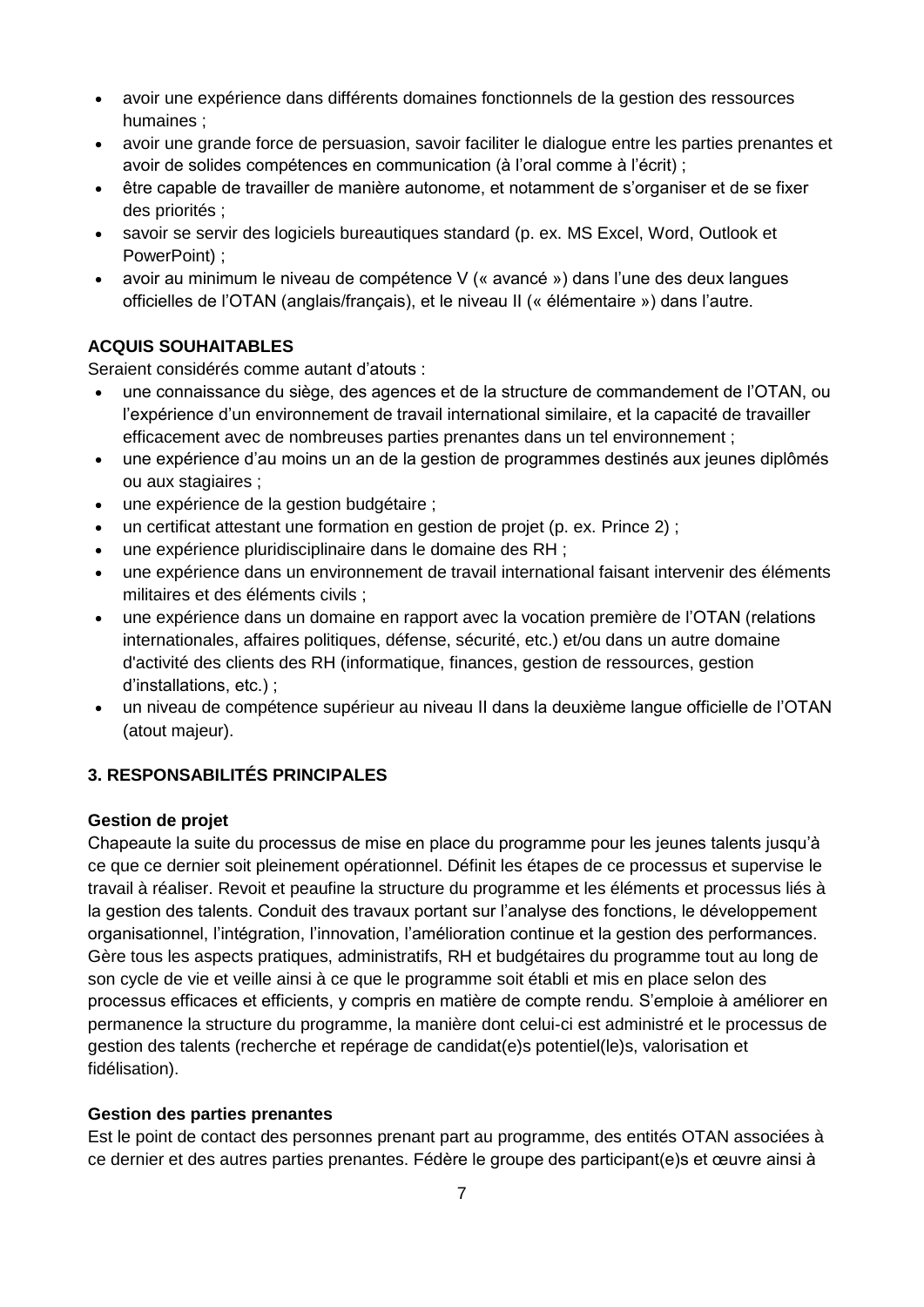sa cohésion et à sa bonne intégration au sein de l'entreprise OTAN. Repère, au sein des différentes entités OTAN, des personnes susceptibles de promouvoir le programme et de parrainer les participant(e)s, l'objectif étant de faciliter et d'accélérer l'intégration des participant(e)s, de sorte qu'elles/ils aient toutes les cartes en main pour réussir. Entretient des contacts avec les entités OTAN concernées à chaque étape du programme et noue ainsi un dialogue avec elles en vue de définir ensemble les besoins et les modifications à apporter à la structure du programme, à la manière dont celui-ci est administré ainsi qu'au processus de gestion des talents.

#### **Développement de l'expertise**

Se tient au fait de l'évolution de la situation à l'OTAN pour ce qui est de l'acquisition de talents et de la valorisation des talents. Se tient bien informé du travail de modernisation mené au sein de l'Organisation en vertu du principe « d'une seule et même OTAN », sur lequel repose le programme pour les jeunes talents. S'emploie à améliorer en permanence le programme et à le rattacher aux initiatives et instruments mis en œuvre à l'OTAN dans le domaine de l'innovation.

#### **Gestion de l'information**

Engage les procédures de gestion de l'information pour le programme et fournit les orientations et les conseils nécessaires en la matière, notamment pour ce qui est des processus de gestion des talents et de la détermination des besoins fonctionnels. Aide les entités OTAN concernées à élaborer des documents d'information pour l'accueil des participant(e)s. Recueille des informations auprès des parties prenantes et des participant(e)s afin d'évaluer à intervalles réguliers les résultats et l'efficience du programme. Compile et élabore des documents sur le programme afin de tenir informés les hauts responsables et certains éléments de la structure de gouvernance. Assure de manière efficace la gestion de l'information, des connaissances et des données relatives au programme.

#### **Gestion des connaissances**

Veille à ce qu'une gestion adéquate des connaissances soit assurée dans le cadre du programme, de manière à garantir la continuité des travaux menés par les participant(e)s dans chaque entité OTAN. Crée et tient à jour une base de données et des processus à cet effet, ce qui est essentiel à la bonne poursuite des travaux étant donné que le programme suppose la rotation et le renouvellement des participant(e)s.

S'acquitte de toute autre tâche en rapport avec ses fonctions qui pourrait lui être confiée.

## **4. STRUCTURE ET LIAISONS**

La/Le titulaire du poste fait partie de la Section Gestion des talents et intégration RH et relève directement de la/du chef de l'équipe Acquisition de talents. Elle/Il entretient des contacts avec d'autres collègues des RH du Secrétariat international et d'autres entités, ainsi qu'avec les principales parties prenantes des divisions et entités OTAN clientes. Elle/Il est aussi amené(e) à interagir avec des prestataires extérieurs sur des questions liées à l'acquisition de talents ou à la valorisation des talents.

Nombre de subordonné(e)s direct(e)s : sans objet.

Nombre de subordonné(e)s indirect(e)s : sans objet.

# **5. COMPÉTENCES**

La/Le titulaire du poste doit faire preuve des compétences suivantes :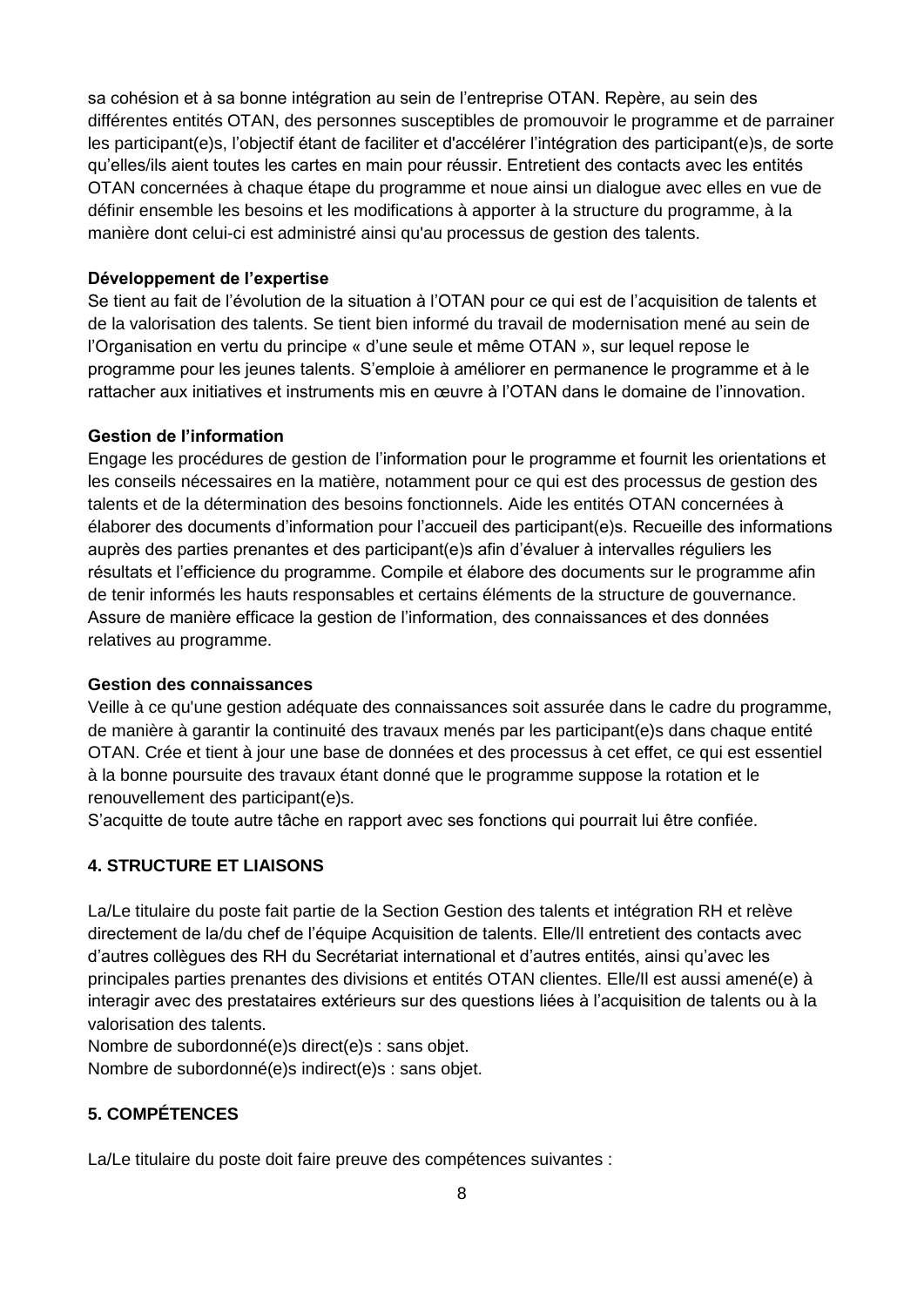- Recherche de l'excellence : travaille dans le respect des normes.
- Réflexion analytique : discerne les relations élémentaires.
- Clarté et précision : vérifie son travail.
- Réflexion conceptuelle : discerne les constantes entre situations sur la base de l'expérience privée/professionnelle.
- Souci du service au client : s'engage personnellement à résoudre les problèmes.
- Empathie : détecte les indices non verbaux et en comprend la signification.
- Persuasion et influence : prend différentes mesures à des fins de persuasion.
- Initiative : fait preuve de décision dans les situations où il faut agir sans attendre.
- Travail en équipe : coopère.

## **6. CONTRAT**

# **Contrat proposé (hors détachement) : contrat d'une durée déterminée de trois ans ; renouvelable pour une période de trois ans maximum, au cours de laquelle le/la titulaire pourra demander qu'il soit transformé en contrat de durée indéterminée.**

## Clause contractuelle applicable :

Conformément à la politique des contrats, il s'agit d'un poste auquel il est souhaitable, pour des raisons politiques, d'assurer une rotation de manière à pouvoir répondre au besoin qu'a l'Organisation d'exécuter les tâches qui lui sont confiées par les pays dans un environnement en constante évolution, notamment en préservant la souplesse nécessaire à l'adaptation de son profil de compétences, et de veiller au degré de diversité approprié à son caractère international.

La durée de service maximale prévue à ce poste est de six ans. La personne retenue se verra offrir un contrat d'une durée déterminée de trois ans, qui pourra être reconduit pour une période de trois ans maximum. Toutefois, conformément à la procédure décrite dans la politique des contrats, elle pourra demander, au plus tard un an avant l'expiration de la deuxième période, que son contrat soit transformé en contrat de durée indéterminée.

Si la personne retenue est détachée de l'administration d'un État membre de l'OTAN, elle se verra offrir un contrat d'une durée déterminée de trois ans, qui, sous réserve de l'accord des autorités nationales concernées, pourra être reconduit pour une période de trois ans maximum. À ce poste, la durée de service d'un agent détaché n'excède pas six ans.

Les agents en fonction se verront offrir un contrat conforme aux dispositions du Règlement du personnel civil de l'OTAN.

**NOTE:** Quelles que soient leurs qualifications et leur expérience, les candidat(e)s retenu(e)s pour un poste à grade jumelé sont nommé(e)s au grade le moins élevé. La promotion au grade le plus élevé n'est pas automatique et n'est en principe pas accordée au cours des trois premières années passées dans le poste.

Lorsque certaines conditions sont réunies, l'agent en fonction peut être nommé immédiatement au grade le plus élevé, et la période de trois ans peut être réduite, d'un maximum de vingt-quatre mois, pour les candidat(e)s externes. Ces conditions sont décrites dans la directive du Secrétariat international relative aux postes à grades jumelés.

## **7. PROCESSUS DE RECRUTEMENT**

On notera que seules les candidatures de ressortissant(e)s de pays de l'OTAN pourront être acceptées.